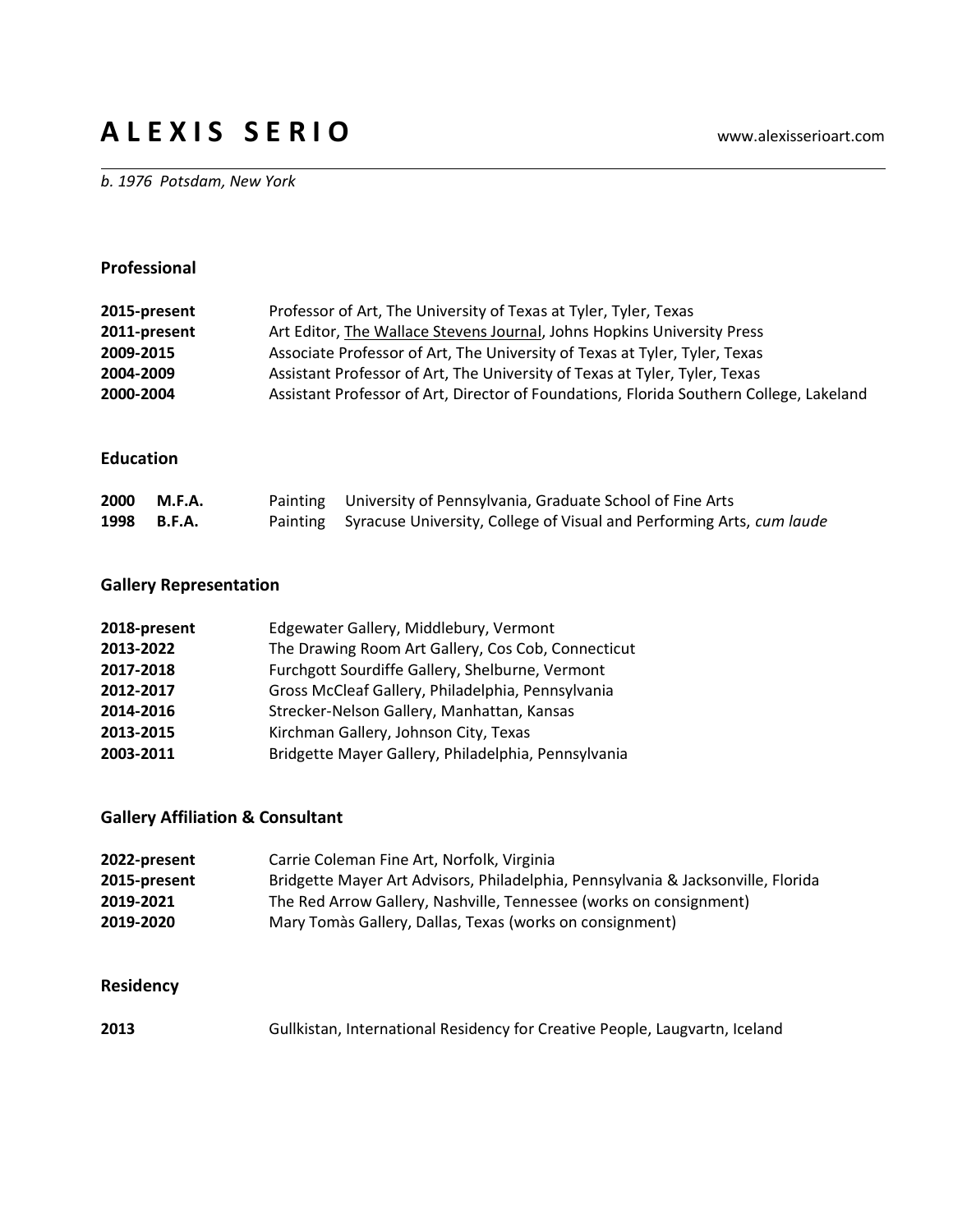# **Exhibitions**

# **Solo & Small Group**

| 2022 | forthcoming (Two person) August-November "Edwards Trust Lectureship in Painting Exhibition"<br>Main Gallery, Mayer Museum, San Angelo State University, San Angelo, Texas<br>(Three person) "World Reimagined" Christine DeVitt Exhibition Hall, L.H.U.C.A.<br>Louise Hopkins Underwood Center for the Arts, Lubbock, Texas<br>(Solo) "Time and Memory" Edgewater Gallery, (Mils St.) Middlebury, Vermont |
|------|-----------------------------------------------------------------------------------------------------------------------------------------------------------------------------------------------------------------------------------------------------------------------------------------------------------------------------------------------------------------------------------------------------------|
| 2021 | (Four person) "Kin" The Kemp Center for the Arts, Wichita Falls, Texas                                                                                                                                                                                                                                                                                                                                    |
| 2020 | (Three person) "Perspectives" Edgewater Gallery, (Mills St.) Middlebury, Vermont                                                                                                                                                                                                                                                                                                                          |
| 2019 | (Two Person) Art on Henderson Gallery, Dallas, Texas<br>(Two Person) "The Expanse Between" Martin Museum of Art, Baylor University, Waco, TX                                                                                                                                                                                                                                                              |
| 2018 | (Solo) "Remembrance" Anne Dean Turk Fine Arts Center, Kilgore College, Kilgore, Texas<br>(Solo) "Floating Up and Away" McMurry State University, Abilene, Texas<br>(Two Woman) "The Way We See It" Edgewater Gallery, (Mills St.), Middlebury, Vermont                                                                                                                                                    |
| 2017 | (Solo) "Paintings by Alexis Serio" McLennan Community College, Waco, Texas                                                                                                                                                                                                                                                                                                                                |
| 2016 | (Solo) "Everywhere and All the Time" The Drawing Room Art Gallery, Cos Cob, Connecticut<br>(Two Person) Juanita Harvey Art Gallery, Midwestern State University, Wichita Falls, Texas                                                                                                                                                                                                                     |
| 2015 | (Solo) "The Colossal Memory" Spiva Art Gallery, Missouri Southern State University, Joplin, MO<br>(Two Person) "Through a Transcendent Lens" International Museum of Art & Science, McAllen, Texas                                                                                                                                                                                                        |
| 2014 | (Solo) "Watercolors by Alexis Serio" Strecker-Nelson Gallery, Manhattan, Kansas<br>(Solo) "The Grand Getaway" Gross McCleaf Gallery, Philadelphia, Pennsylvania                                                                                                                                                                                                                                           |
| 2013 | (Solo) "The Lovely Hour" West End Gallery, The Kemp Center for the Arts, Wichita Falls, Texas<br>(Two Person) Grindstone Gallery, San Antonio, Texas                                                                                                                                                                                                                                                      |
| 2008 | (Solo) "Works by Alexis Serio" Tyler Junior College, Tyler, Texas<br>(Solo) "Stillness" Bridgette Mayer Gallery, Philadelphia, Pennsylvania<br>(Two Person) Anne Dean Turk Fine Arts Center, Kilgore College, Kilgore, Texas                                                                                                                                                                              |
| 2007 | (Solo) "What the Day Reveals" Carillion Gallery, Tarrant County Comm. College, Fort Worth, Texas<br>(Solo) "What the Day Reveals" Paris Junior College, Paris, Texas                                                                                                                                                                                                                                      |
| 2006 | (Solo) "Chasing the Day" Bridgette Mayer Gallery, Philadelphia, Pennsylvania<br>(Solo) "Light Frenzy" Bridgette Mayer Gallery, New Hope, Pennsylvania                                                                                                                                                                                                                                                     |
| 2004 | (Solo) "Hiding the Fence" Bridgette Mayer Gallery, Philadelphia, Pennsylvania<br>(Four Woman) "Twenty-Four Seasons in a Day" Melvin Gallery, Lakeland, Florida                                                                                                                                                                                                                                            |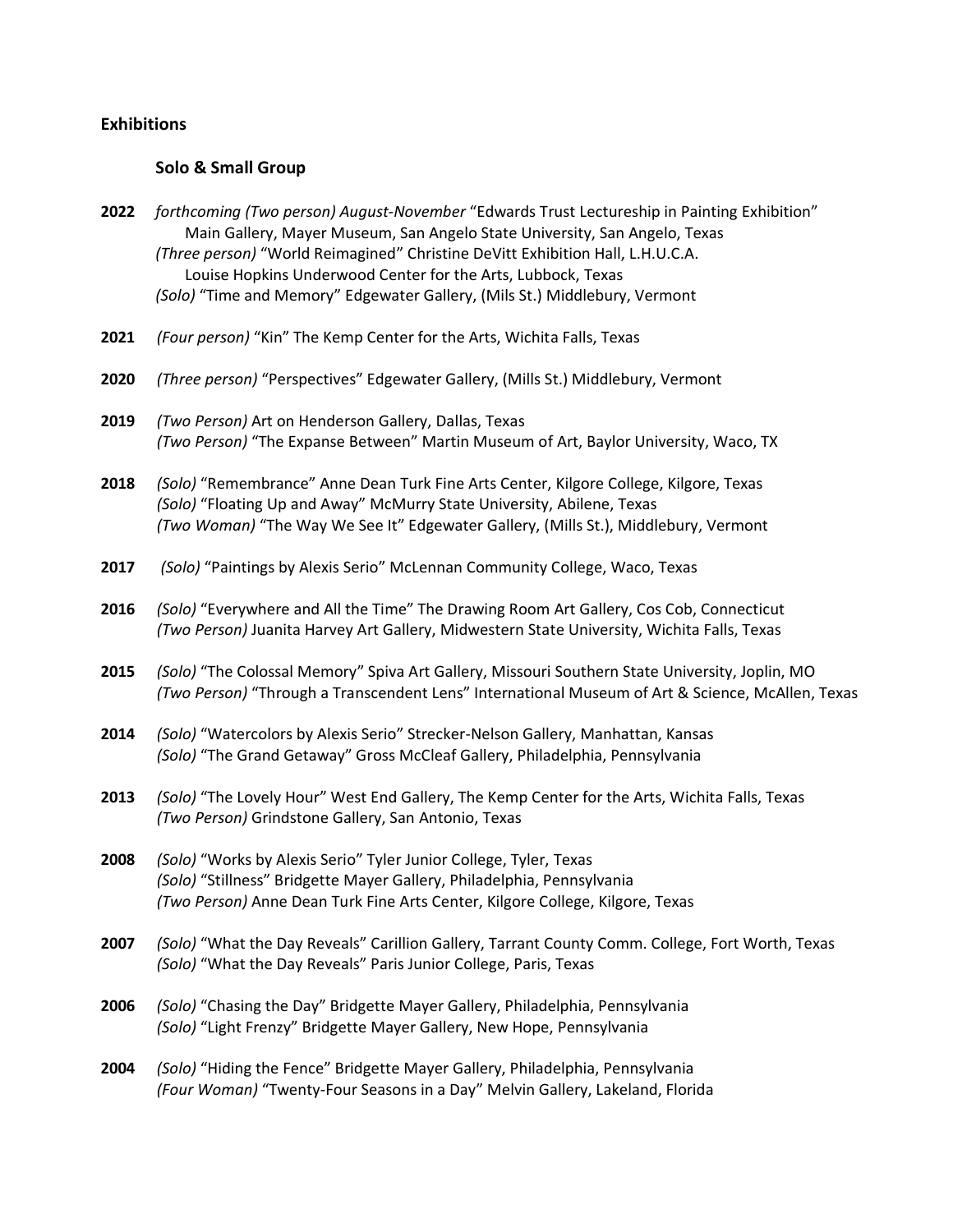#### **Group**

| 2021 | "Art Studio Faculty Exhibition" Meadows Gallery, The University of Texas at Tyler, Tyler, Texas                                                                                                                                                                                                                                                                                          |
|------|------------------------------------------------------------------------------------------------------------------------------------------------------------------------------------------------------------------------------------------------------------------------------------------------------------------------------------------------------------------------------------------|
| 2020 | "Head East" D.A.D.A. Group Exhibition at The Mesquite Arts Center, Mesquite Texas                                                                                                                                                                                                                                                                                                        |
| 2019 | "Holiday Group Show" The Red Arrow Gallery, Nashville, Tennessee<br>"Impulse" Mary Tomàs Gallery, Dallas, Texas<br>"Art Studio Faculty Exhibition" Meadows Gallery, The University of Texas at Tyler, Tyler, Texas<br>"BEVY 2019" Julia Martin Gallery, Nashville, Tennessee                                                                                                             |
| 2018 | "PINK" All Woman Show, Kemp Center for the Arts, Wichita Falls, Texas<br>"Rewind: Selections from Private Collections" Tyler Museum of Art, Tyler, Texas                                                                                                                                                                                                                                 |
| 2017 | "Mash-Up: Realism, Abstraction, and Synthesis" Furchgott Sourdiffe Gallery, Shelburne, Vermont<br>"Art Studio Faculty Exhibition" Meadows Gallery, The University of Texas at Tyler, Tyler, Texas<br>"Summer Group Exhibition" Furchgott Sourdiffe Gallery, Shelburne, Vermont                                                                                                           |
| 2016 | "Crosscurrent International Exchange Show U.S.-Japan", Wichita Falls Museum of Art, Wichita Falls, Texas                                                                                                                                                                                                                                                                                 |
| 2015 | "As Far as the Eye can See" Gross McCleaf Gallery, Philadelphia, Pennsylvania<br>"Faculty Exhibition" Griffith Gallery, Steven F. Austin State University, Nacogdoches, Texas<br>"Art Studio Faculty Exhibition" Meadows Gallery, The University of Texas at Tyler, Tyler, Texas<br>"3rd Cross-Current International Exchange Show US-Japan" Tokyo Metropolitan Art Museum, Tokyo, Japan |
| 2014 | "Painting Alumni Retrospective of Syracuse University, 914 Works Gallery, Syracuse, New York<br>"Flow into the Mystic: Marriage and the Contemporary Artist" Bell Gallery, Tyler Museum of Art, Texas<br>"22 Years: Jim and Ann Rogers Collection" Melvin Gallery, Florida Southern College, Lakeland, Florida<br>"Dialogue in Color" The Drawing Room Gallery, Cos Cobb, Connecticut    |
| 2013 | "B.O.G. Exhibit" curated by The Drawing Room Gallery, Greenwich, Connecticut<br>"Art Studio Faculty Exhibition" Meadows Gallery, University of Texas at Tyler, Tyler, Texas                                                                                                                                                                                                              |

- "Beauty: Permission Granted" Gross McCleaf Gallery, Philadelphia, Pennsylvania "Cross Cut" Majestic Galleries, Nelsonville, Ohio
- **2012** "Wish You Were Here" Gross McCleaf Gallery, Philadelphia, Pennsylvania "The Landscape Abstracted" Gross McCleaf Gallery, Philadelphia, Pennsylvania "25th Annual Northern National Art Competition" Nicolet College Art Gallery, Rhinelander, Wisconsin "49th Annual Juried Exhibition" Masur Museum of Art, Monroe, Louisiana "44th Annual Visual Arts Exhibition" Meadows Gallery, Denton, Texas "On the Threshold" National Juried Exhibition, Attleboro Arts Museum, Attleboro, Massachusetts "20th Southeast Regional Juried Exhibit" Northwest Florida State College, Niceville, Florida "National Juried Exhibition" Lancaster County Art Association, Strasburg, Pennsylvania "Dimensions 2012 National Juried Exhibition" Winston-Salem, North Carolina "28th Annual National Show" North Valley Art League, Redding, California
- **2011** "Art Studio Faculty Exhibition" Meadows Gallery, University of Texas at Tyler, Tyler, Texas "A Sense of Place" Gertrude Herbert Institute of Fine Art, August, Georgia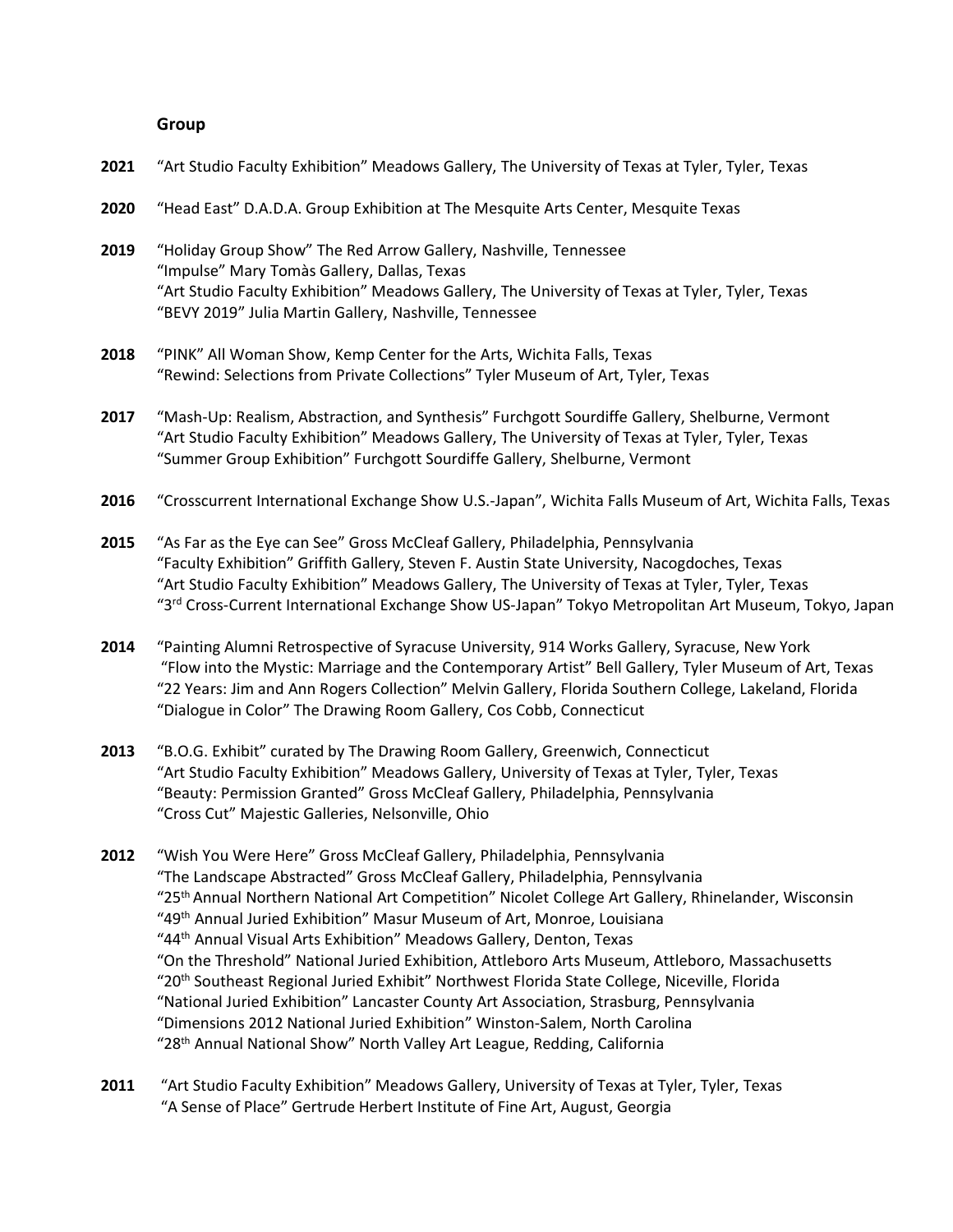"24th National September Competition" Alexandria Museum of Art, Alexandria, Louisiana "Outside-Inside" Goggleworks Center for the Arts, Cohen Gallery, Reading, Pennsylvania "National Juried Exhibition" Lancaster County Art Association, Strasburg, Pennsylvania

- **2010** "Ready Willing and Able" Bridgette Mayer Gallery, Philadelphia, Pennsylvania "53rd Annual Delta Exhibition" Arkansas Art Center, Townsend Wolfe Gallery, Little Rock, Arkansas "23rd National Juried Art Competition" Mable House Art Center, Mableton, Georgia "23rd National September Competition" Alexandria Museum of Art, Alexandria, Louisiana
- **2009** "Judges Show, Art Walk" Main Street Gallery, Tyler, Texas "Shades of East Texas" Main Street Gallery, Tyler, Texas "Art Studio Faculty Exhibition" Meadows Gallery, University of Texas at Tyler, Tyler, Texas "Back on My Feet" Bridgette Mayer Gallery, Philadelphia, Pennsylvania "4th National Juried Exhibition" Axis Gallery, Sacramento, California "22<sup>nd</sup> Annual Northern National Art Competition" Nicolet College Art Gallery, Rhinelander, Wisconsin "National Juried Exhibition" Lancaster County Art Association, Strasburg, Pennsylvania "Fifteenth Annual Regional Art Exhibition" Arts Center of the Ozarks, Springdale, Arkansas
- **2008** "Art Studio Faculty Exhibition" Meadows Gallery, University of Texas at Tyler, Tyler, Texas "Philadelphia Collects: Works on Paper" Delaware Center for Contemporary Arts, Wilmington, Delaware "5th Annual Gallery Night" Tierney Communications, Philadelphia, Pennsylvania "Gateway to Imagination-National Art Show" Farmington Museum, Farmington, New Mexico "17th National Art Exhibition" Art Assoc. of Northern Colorado, Lincoln Center, Fort Collins, Colorado "2008 20" x 20" x 20" Compact Competition" Louisiana State University, Baton Rouge, Louisiana
- **2007** "Black and White" Bridgette Mayer Gallery, Philadelphia, Pennsylvania "Art Squared" Washington Art Assocation, Washington Depot. Connecticut "Living with Art" Main Line Art Center, Haverford, Pennsylvania "16 x 16 Small Works Show" Limestone Gallery, Fayetteville, New York "2007 National Juried Exhibition" Artists' Showplace Gallery, Dallas, Texas "17th Annual Midwest Winter Exhibition" Center for Visual Arts, Wausau, Wisconsin
- **2006** "Color My World" Bridgette Mayer Gallery, New Hope, Pennsylvania "3rd Annual Gallery Night" Tierney Communications, Philadelphia, Pennsylvania "19th Annual Northern National Art Competition" Nicolet College Art Gallery, Rhinelander, Wisconsin "19th National Juried Exhibition" S Cobb Art Alliance, Mable House Cultural Center, Mableton, Georgia "Gateway to Imagination-National Art Show" Farmington Museum, Farmington, New Mexico "Viewpoint" National Juried Show, Kavanagh Gallery, St. Charles, Illinois "49th Annual National Juried Exhibition, Imperial Art and Science Center, Rocky Mount, North Carolina
- **2005** "Sum of All Parts" Bridgette Mayer Gallery, Philadelphia, Pennsylvania "Art Studio Faculty Exhibition" Meadows Gallery, University of Texas at Tyler, Tyler, Texas "Save the Date" Tierney Communications, Philadelphia, Pennsylvania "Northern National Art Competition" Nicolet College Art Gallery, Rhinelander, Wisconsin "25th Annual July National Exhibition" Franklin Square Gallery, Southport, North Carolina "Landscape: Internal/External" Limner Gallery, Phoenicia, New York "32nd Annual Juried Competition" Masur Museum, Monroe, Louisiana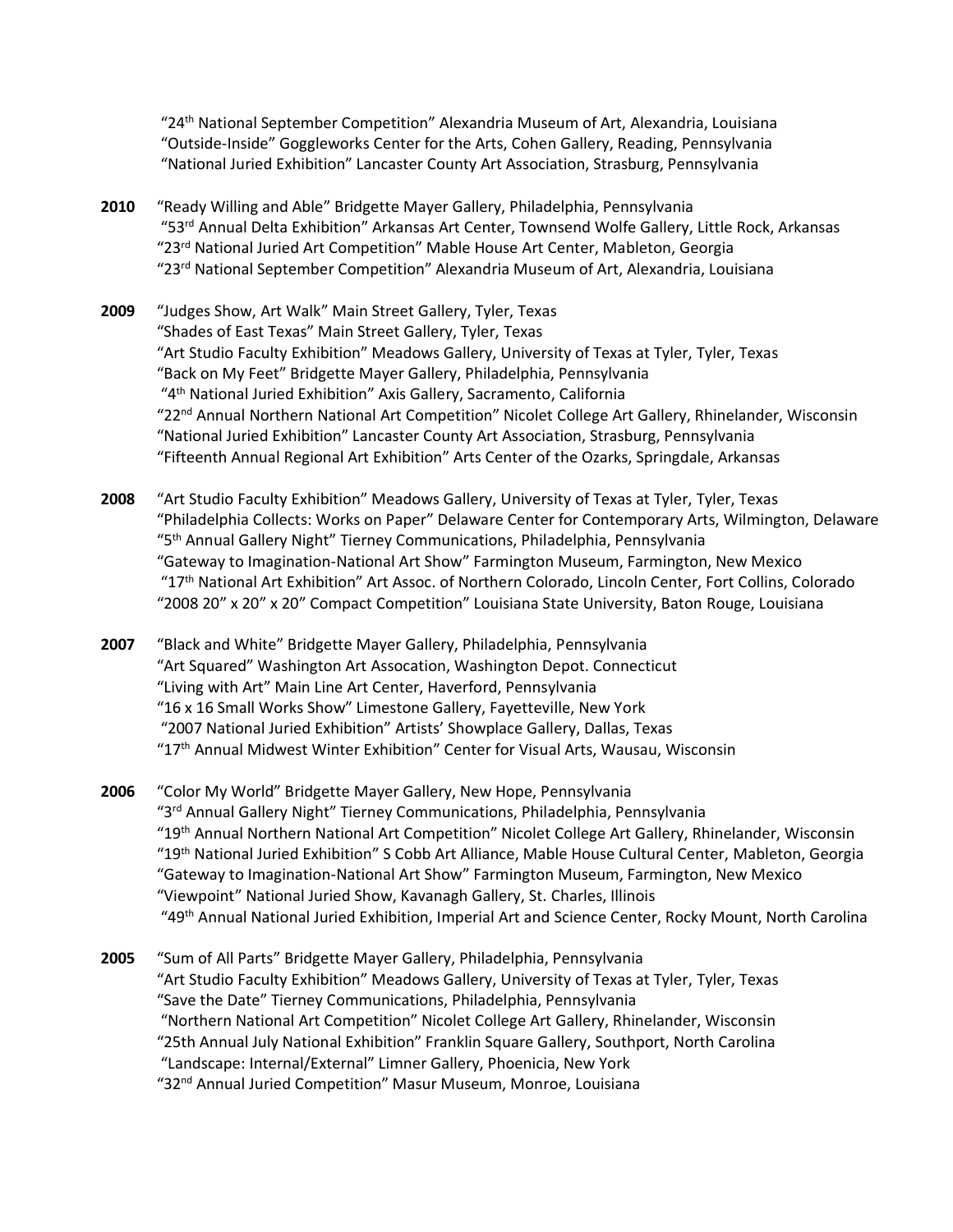- **2004** "Gallery Night" Tierney Communications, Philadelphia, Pennsylvania "PLATFORM Florida" Magnolia Building, Lakeland, Florida
- **2003** "Winners Invite Winners" Arts on the Park Center, Lakeland, Florida "The Professorial Perspective" Lake Wales Arts Center, Lake Wales, Florida "Annual MFA Juried Alumni Exhibition" Kroiz Gallery, Philadelphia, Pennsylvania "Americas 2000: Paper Works Competition" Northwest Art Center, Minot North Dakota
- **2002** "Space –Time" Melvin Gallery, Lakeland, Florida "Gallery Group Exhibition" Bridgette Mayer Gallery, Philadelphia, Pennsylvania "Young Talent" Washington Art Association, Washington Depot, Connecticut
- **2001** "Faculty Exhibition from Private Colleges & Universities in Florida" Melvin Gallery, Lakeland, Florida
- **2000** 141 North 2nd Street Gallery, Philadelphia, Pennsylvania La Terrasse, Philadelphia, Pennsylvania

#### **Selected Articles (Reviews)**

- **2021** Richard Carter. *Family of artists to have exhibit at the Kemp.* Times Record News, p. July 7, 2021.
- **2018** *The Way We See It, A Women's Group Show at Edgewater Gallery's Two Middlebury Locations.* Vermont Art Guide, #7, summer 2018.
- **2016** Lana Sweeten-Shults. *Serio forges through stillness and solitude in landscapes,* Times Record News, p. B02, September 16, 2016.
- **2013** Sharon Galligar Chance. *'The Lovely Hour' Has a Calm Touch,* Times Record News, p.6C, April 21.
- **2012** Victoria Donohoe. *Linked in Landscape,* The Philadelphia Inquirer, (@Philly.com) June 8, 2012.
- **2008** R.B. Strauss. *Of Light and Landscapes*, Art Matters, pgs. 28-31, September. R.B. Strauss. *The first First Friday of the new season is in the know,* The Weekly Press, p.9-11, September 3.
- **2006** R.B. Strauss. First Friday: *The New Art Season Starts Off Bittersweet*, The Weekly Press, p. 13, August 30. Victoria Donohoe: *Bridgette Mayer/New Hope*, The Philadelphia Inquirer, September 10.
- **2004** Edward J. Sozanski. *Colorful Memories,* The Philadelphia Inquirer, Friday Sept. 10, Weekend Art
- **2004** Rebecca Mahoney. *Art at the Edge of Abstraction,* The Ledger, Monday Feb. 16, Life Section D.
- **2003** Rebecca Mahoney. *Showing Off Professors' Art,* The Ledger, Friday July 25, Life Section D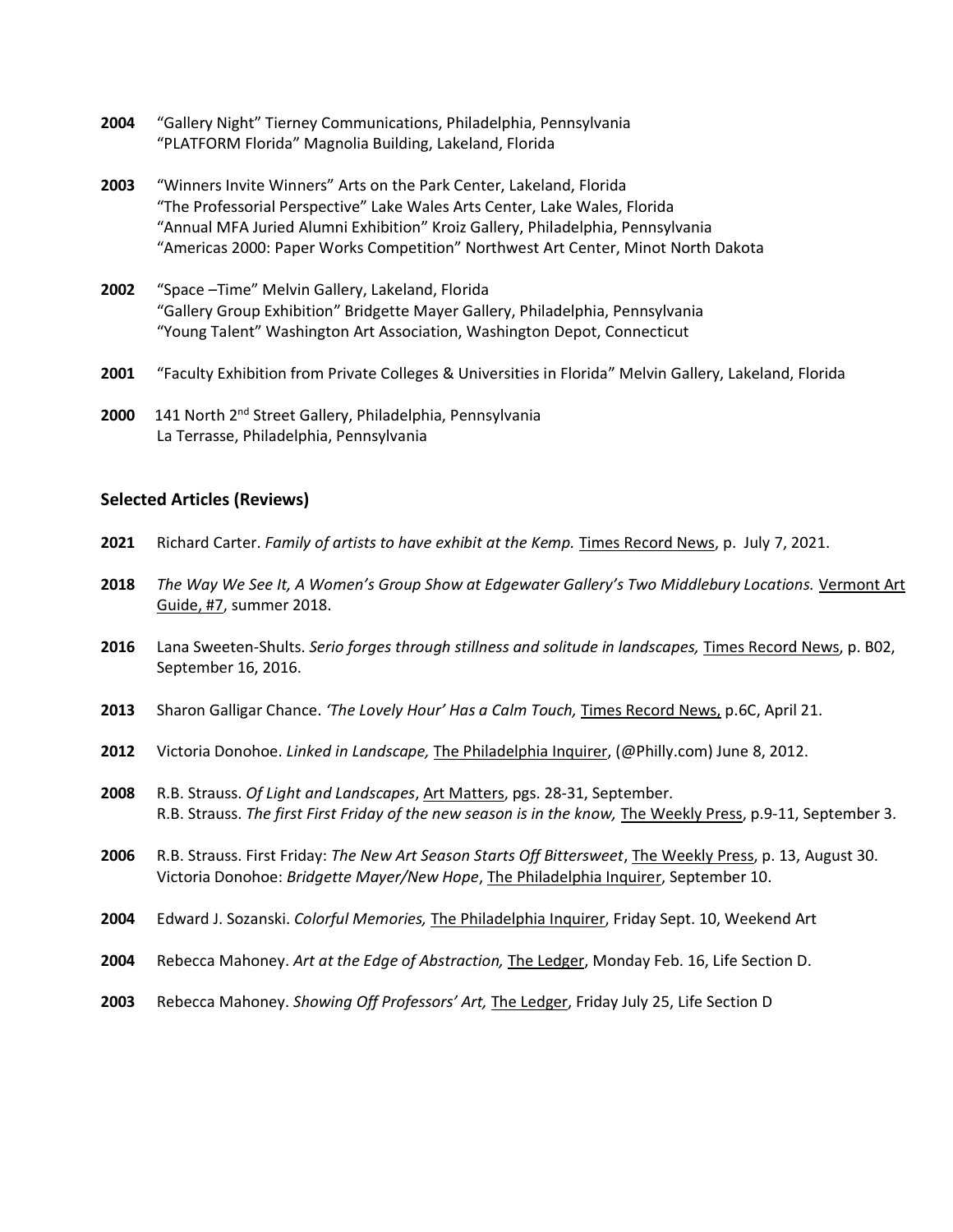#### **Publication: Book**

**2022** *Perennial Earth: Poetry by Wallace Stevens and Painting by Alexis Serio*, edited by John N. Serio. Middlebury, Vermont: New Perennials Publishing.

#### **Publications: Contributions**

- **2022** The Wallace Stevens Journal, *Special Issue: Stevens as World Literature Part I,* V46 #1 Spring (acrylic and gouache painting as cover art)
- **2021** The Wallace Stevens Journal, *Special Issue: Stevens and Emerson*, V45 #2 Fall (oil painting as cover art)
- **2020** The Wallace Stevens Journal, *Special Issue: Stevens and Emerson*, V44 #1 Spring (oil painting as cover art)
- **2019** The Wallace Stevens Journal, *Special Issue: The Bogliasco Seminars,* V43 #1 Spring (graphic design, cover illustration)
- **2017** The Wallace Stevens Journal, *Special Issue: Teaching Stevens,* V41 #2 Fall (graphic design, cover illustration) The Wallace Stevens Journal, *Special Issue: Wallace Stevens and Robert Frost, A Reconsideration,* V41 #1 Spring (graphic design, cover illustration)
- **2016** The Wallace Stevens Journal, *40th Anniversary Issue,* V41# 2 Fall (collage as cover illustration) The Wallace Stevens Journal, *Special Issue: Wallace Stevens and Walt Whitman*, V40# 1 Spring (oil painting as cover art)
- **2015** The Wallace Stevens Journal, *Special Issue: Stephens and Cognitive Turn in Literary Studies*, V39 #2 Fall (graphic design, cover illustration) The Wallace Stevens Journal, V39 #1 Spring (cover design)
- **2014** The Wallace Stevens Journal, V38 #2 Fall (cover design) The Wallace Stevens Journal, V38 #1 Spring (graphite drawing, cover illustration)
- **2013** The Wallace Stevens Journal, V37 #2 Fall (graphite drawing, cover illustration) The Wallace Stevens Journal, V37 #1 Spring (graphic design, cover illustration)
- **2012** The Wallace Stevens Journal, V36 #2 Fall, (graphite drawing, cover illustration)
- 2011 The Wallace Stevens Journal, V35 #2 Fall, (watercolor, cover illustration) The Wallace Stevens Journal, V35 #1 Spring, (charcoal drawing, cover illustration)
- **2010** Alter Hall Publication, (bio and views of commissioned artwork installed at Fox School of Business)
- **2007** *An Artist's Design,* Penn Design Annual, January, p.7-8. (author of article)
- **2006** The Wallace Stevens Journal, V30, #2 Fall (graphite drawing, cover illustration)
- **2005** Direct Art Magazine, V12 Fall/Winter pg. 32 (painting, "Sun Drenched" published)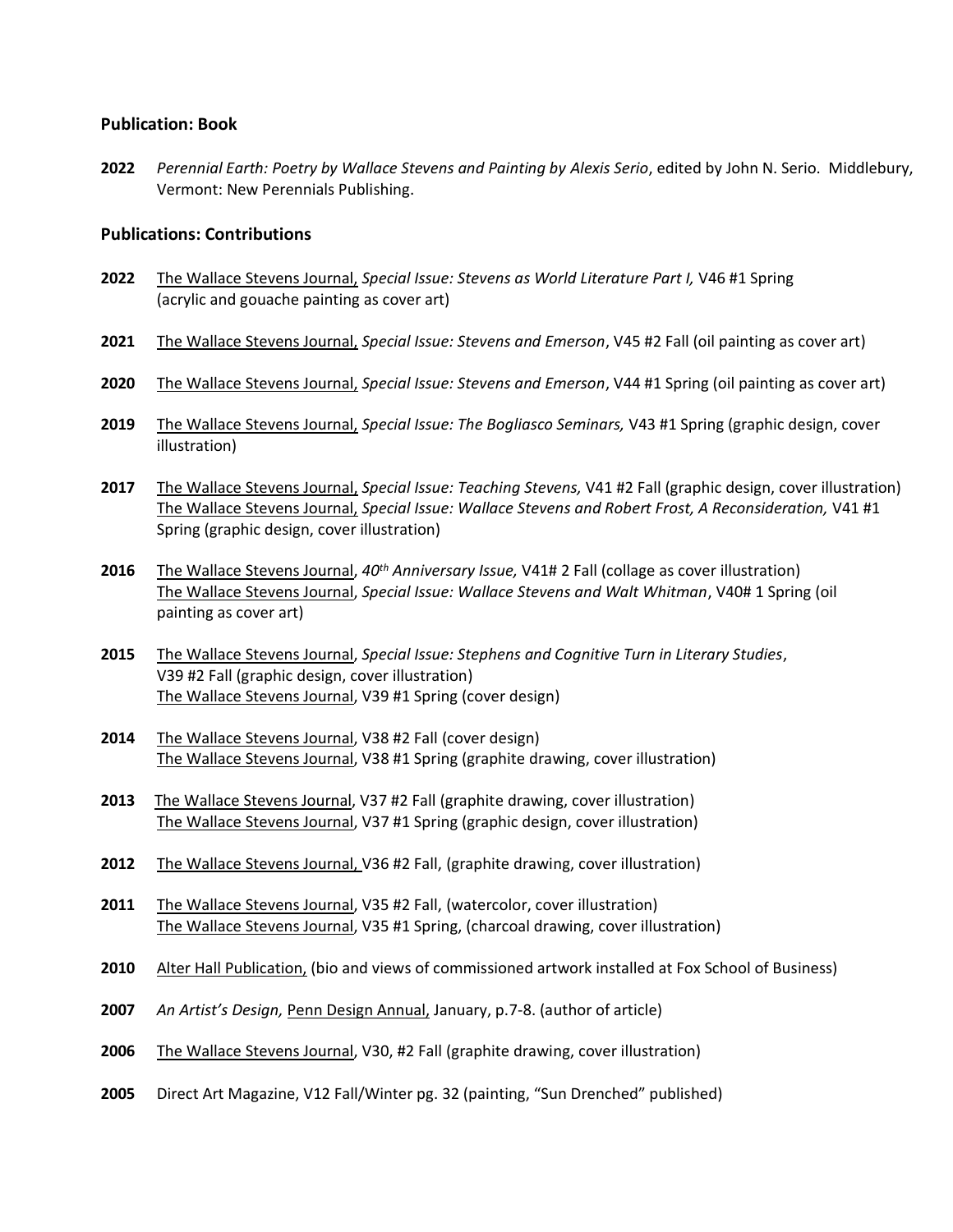John Haldeman and Bernard Quetchenback. Lake Hollingsworth, Reflections and Studies on a Florida Landmark, A Pictorial History of Lake Hollingsworth and its Environs, pgs. Xxv-xxvi (drawing series, "Fast on Lake" and statement published)

- **2002** The Wallace Stevens Journal, V26, #2, Fall (charcoal drawing, "Stevens/Pound: Whose Era" pg. 134)
- **2000** Special Issue: Stevens in Late 20<sup>th</sup> Century Culture, The Wallace Stevens Journal, Volume 24, #2, Fall 2000 (charcoal drawing, cover illustration, "The Man on the Dump")

#### **Awards & Honors**

- **2017** Winner, Crystal Talon Award, College of Arts and Sciences, The University of Texas at Tyler
- **2014** Finalist, The Hunting Art Prize, Houston, Texas B.J. Dub & Riter Professorship, (2009-2014), The University of Texas at Tyler, Tyler, Texas Nomination, White Fellowship & Minnie Stevens Piper Award, The University of Texas at Tyler
- **2011** First Place, Painting Category, Lancaster County Art Association
- 2010 Purchase Prize, "23<sup>rd</sup> National Juried Art Exhibition" Mable House Art Center, Mableton, Georgia
- **2008** Fine Print Award, 17th Annual National Art Exhibition, Northern Colorado Artist Association
- **2001** Honorable Mention, Judge Dr. Richard Vine (Faculty Show from Private Colleges, Universities in FL)
- **2000** Charles Addams Memorial Prize, University of Pennsylvania, Graduate School of Fine Arts

#### **Public Commissions & Grants**

**2019 Internal Grant Awarded***:* Presidential Faculty & Staff Research Grant, The University of Texas at Tyler Title: *Smith County 1930's History Mural and Education Project Note:* The above grant resulted in an education camp for 5<sup>th</sup> graders (pilot camp occurred May 17, 2021), hosted on campus by The University of Texas at Tyler. *Note:* The above grant is a partial component for an external grant submission to the National Endowment of the Arts "Our Town" grants (past submissions have not been funded). *Note:* The second component for the NEA grant proposal (which I will direct if funded) involves a public mural painted in downtown Tyler in the style of W.P.A. muralists with historical reference to Smith County events. *Note:* Upcoming submission to NEA is scheduled for August 2021

- **2010 Commission:** Temple University, Fox School of Business, Alter Hall, Philadelphia, Pennsylvania **Commission:** The University of Texas at Tyler, Palestine Campus, Palestine, Texas
- **2005 Internal Grant Awarded**: The President's Faculty/Student Summer Research Award, University of Texas at Tyler. *Project:* Library Mural, Robert R. Muntz Library, Tyler Main Campus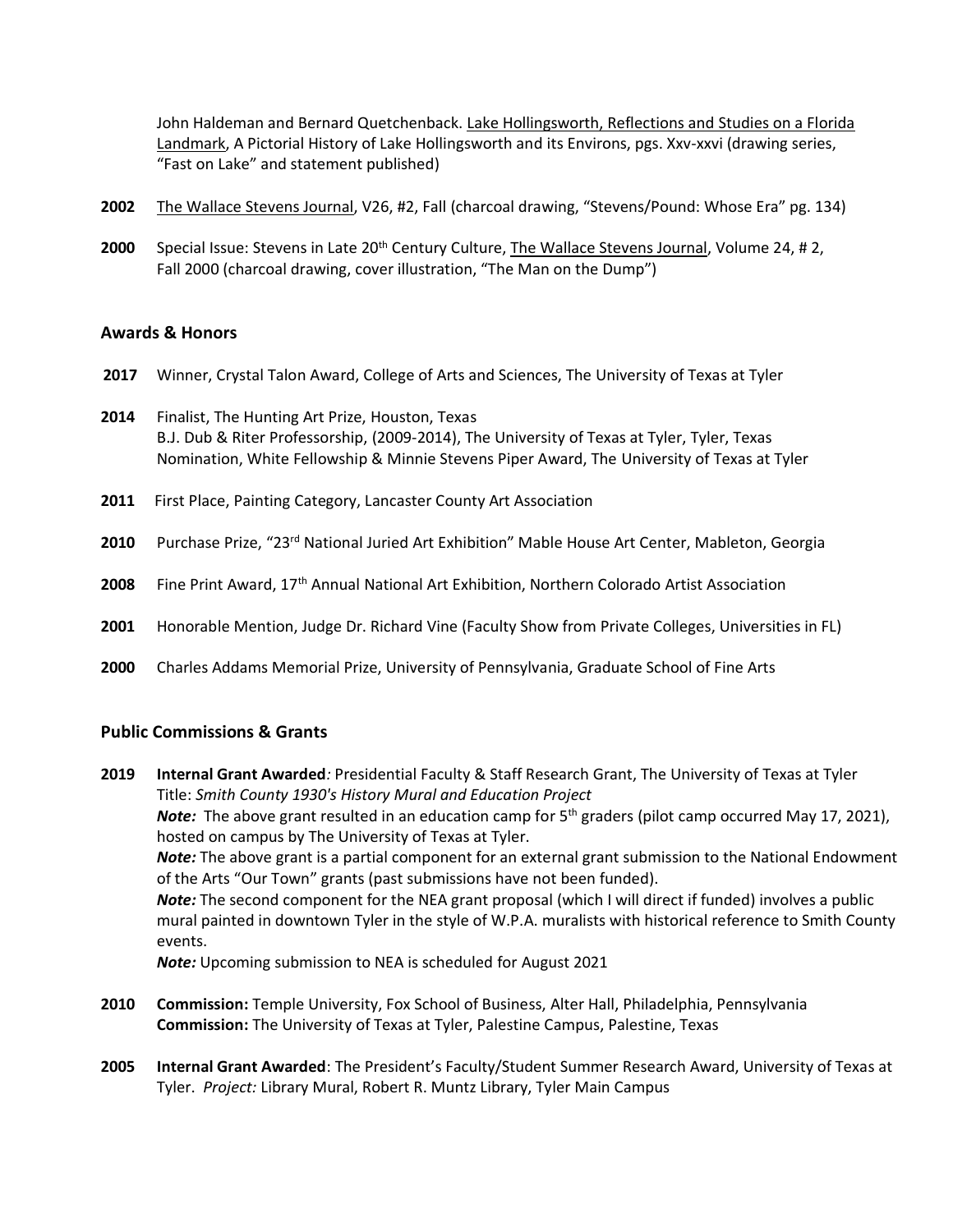#### **Public Collections**

Houston Airports, Houston, Texas Aramark Headquarters, Philadelphia, Pennsylvania The University of Iowa HealthCare Systems, Iowa City, Iowa Lankenau Hospital, Wynnewood, Pennsylvania

The University of Texas at Tyler, Palestine Campus, Palestine, Texas

Alter Hall Collection at the Fox School of Business at Temple University, Philadelphia, Pennsylvania

#### **Mural Projects**

#### **2020 Supervisor/Professor/Muralist**

*Location:* The University of Texas at Tyler Campus, College of Education and Psychology, **Project:** 5 large scale interior murals on second floor hallway of BEP Building *Spring 2020*: ART 4390 Topics in Studio Art: Public Art / Mural Painting (COVID delayed completion) *Fall 2020:* Artwork completed by original artists as Independent Study Courses *Participants:* 10 undergraduate students and 1 graduate student

#### **2017 Supervisor/ Professor**

*Location:* The University of Texas at Tyler Campus, College of Arts and Sciences (Biology) *Project:* large scale interior mural/ species scape. First floor entry of Biology Building *Spring 2017:* Independent Study *Participants:* 3 undergraduate students

#### **2015 Supervisor/Professor/Muralist**

*Location:* The Discovery Science Place, Tyler, Texas *Project:* large exterior wall flanking the east side parking lot *Spring 2015:* ART 4390 Topics in Studio Art: Public Art/ Mural Painting *Participants:* 10 undergraduate students and 1 graduate student

#### **2013 Supervisor/Professor/Muralist**

*Location:* The Discovery Science Place, Tyler, Texas *Project:* large exterior wall flanking the west side parking lot *Spring 2015:* ART 4390 Topics in Studio Art: Public Art/ Mural Painting *Participants:* 10 undergraduate students and 1 graduate student

#### **2005 Coordinator/ Supervisor/ Participant**

*Location:* Private home of terminally child in Gilmer Texas *Project:* "Bedroom Makeover" *Fall 2005*: Children's Wish Foundation International *Participants:* 4 undergraduate students plus art club memberships

#### **Supervisor/ Muralist**

*Location:* The University of Texas at Tyler Campus, Robert R. Muntz Library *Project:* 1 mural on interior wall of circulation floor/main *Summer 2005:* Junior Faculty Research Grant *Participants:* 3 undergraduate students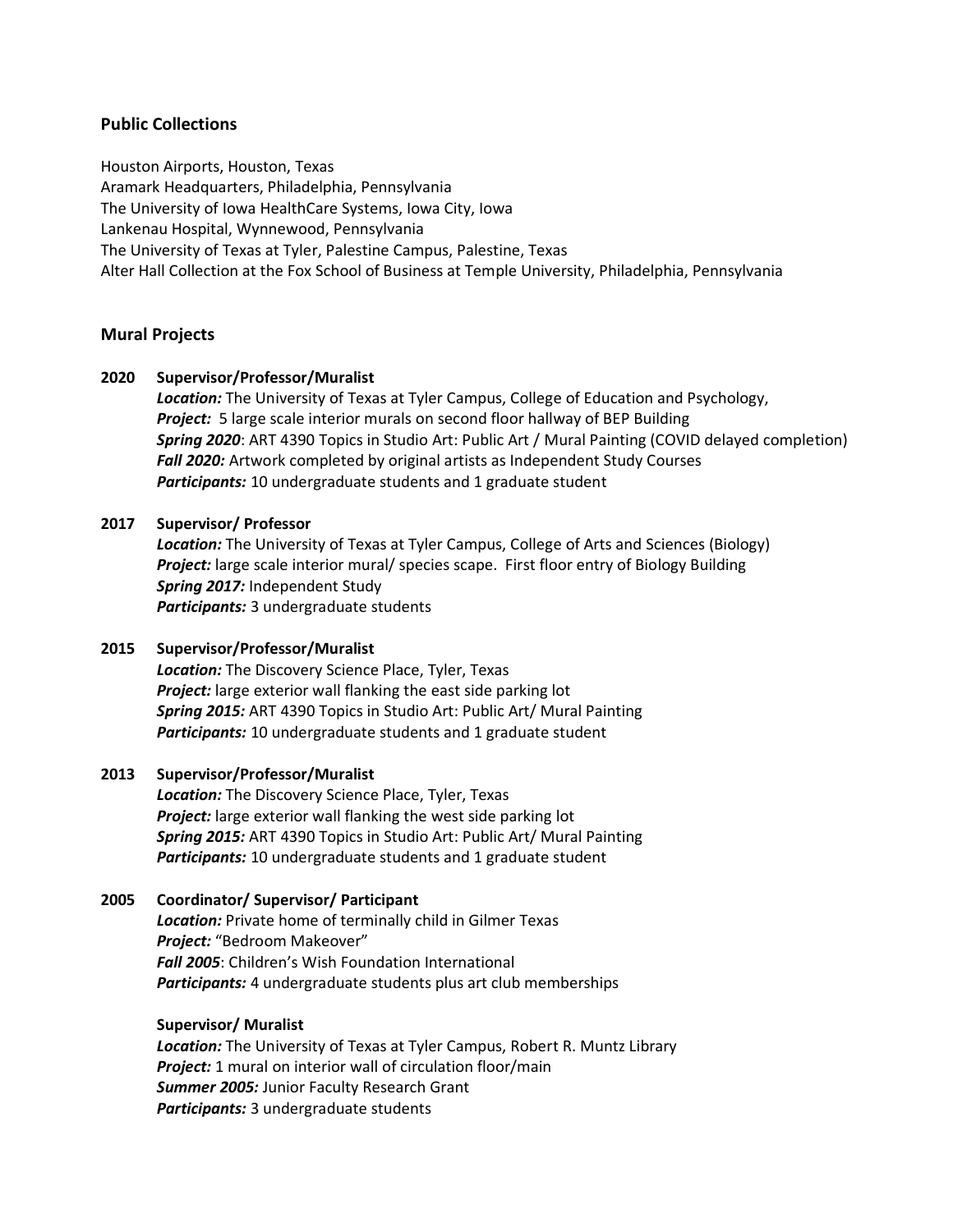#### **Professional Service**

- **2021 Guest Artist:** Guided Paint Event for The University of Texas at Tyler's "Work Life Balance" Guest Artist: 8<sup>th</sup> and 9<sup>th</sup> Grade Art Classes, The University Academy, The University of Texas at Tyler, Texas
- **2019 Guest Artist:** Professional Development Summer Watercolor Workshop for High School Area Art Teachers, hosted by The Department of Art and Art History, The University of Texas at Tyler **Speaker:** *(gallery talk in conjunction with The Expanse Between")* Martin Museum of Art, Baylor University, Waco, Texas **Visiting Critic/ Classroom Speaker:** "Finding Content in Your Work" (*with "The Expanse Between")* Art Department, Baylor University, Waco Texas
- **2018 Speaker:** *(gallery talk in conjunction with solo exhibition "Floating Up and Away")* McMurray State University, Abilene, Texas **Workshop:** "Watercolor & Expression" *(in conjunction "Floating Up and Away")* McMurray State University, Abilene, Texas **Summer Collage Workshop:** Troup High School, Troup, Texas
- **2017 Judge and Speaker:** Tyler Junior College Juried Art Exhibition, Tyler, Texas **Speaker:** *(artist lecture in conjunction with solo exhibition)* McLennan Community College, Waco, Texas **Summer Watercolor Workshop:** Troup High School, Troup, Texas
- **2016 Speaker:** *(gallery talk and artist lecture in conjunction with two-person exhibition)* Midwestern State University, Wichita Falls, Texas **Workshop:** "Collage and Compositions" *(in conjunction with two-person exhibition)* Midwestern State University, Wichita Falls, Texas
- **2015 Speaker:** *(in conjunction with exhibition "3rd Crosscurrent International Exchange Show)* Metropolitan Museum of Art, Tokyo, Japan **Speaker:** *(artist lecture in conjunction with solo exhibition "The Colossal Memory")* Missouri Southern State University, Joplin, Missouri **Speaker:** *(gallery talk in conjunction with exhibition "Through a Transcendent Lens")* International Museum of Art and Science, McAllen, Texas
- **2013 Speaker:** *(artist lecture in conjunction with residency)* Gullkistan International Residency for Creative People, Laugvartn, Iceland
- **2007-2013 Board Member:** Gallery Main Street and Downtown Tyler Arts Coalition
- **2009-2011 Judge**: Texas Visual Arts Scholastic Event (VAS)
- **2008 Speaker:** *(gallery talk in conjunction with solo exhibition)* Tyler Junior College, Tyler, Texas
- **2006 Judge:** "A Day in the Life of Downtown Marshall" Art Center, Marshall, Texas **Judge:** Congressional High School Art Competition, Tyler Junior College, Tyler, Texas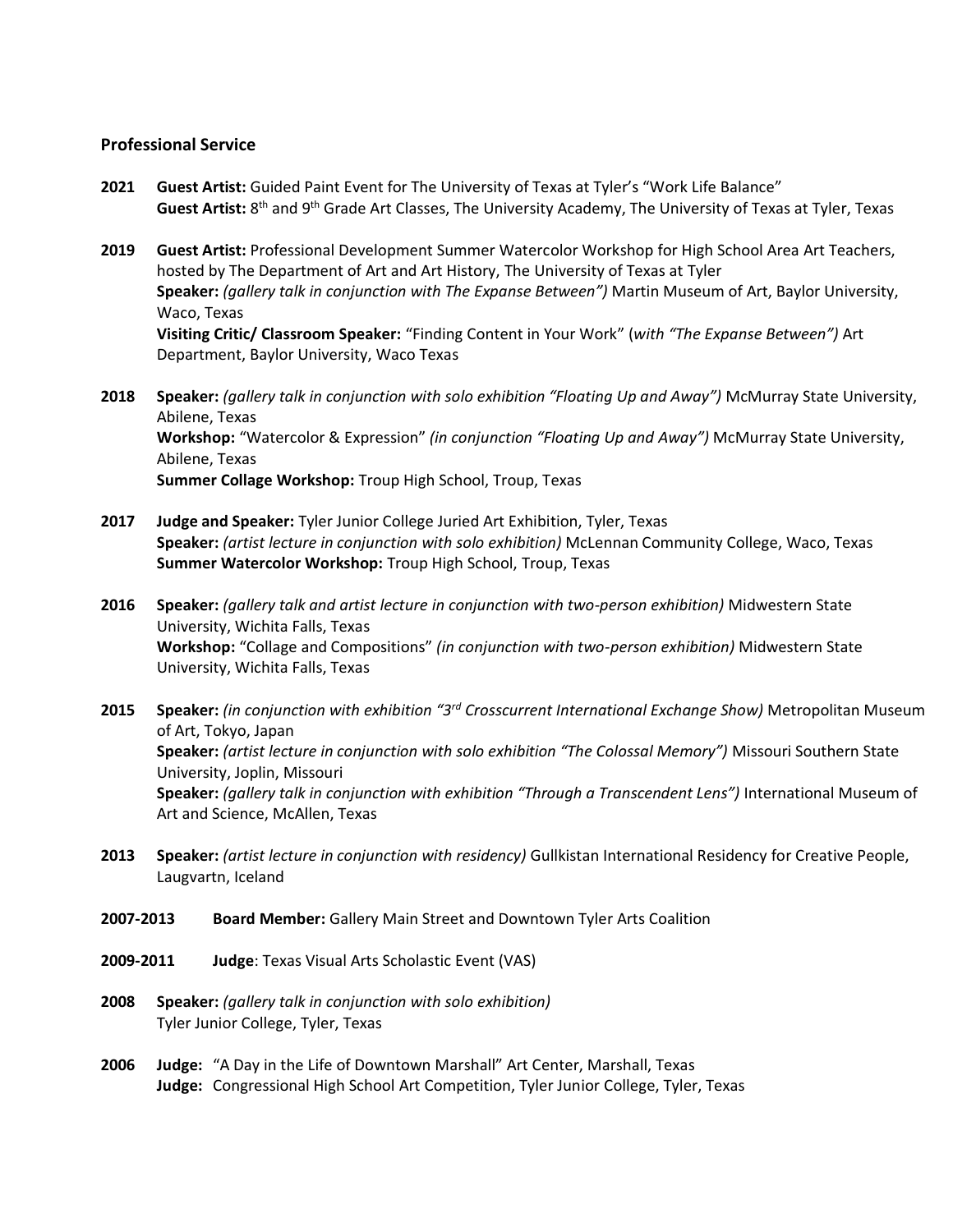- **2005 Visiting Artist:** Lindale Library Summer Reading Program: "Art in our Daily Lives"
- **2004 Curator:** "Twenty-Four Seasons in a Day" Melvin Gallery, Lakeland, Florida

# **Departmental Service (Selected)**

| 2020           | (Ongoing) Graduate Advising Coordinator: MA/MFA with Studio Emphasis                                                                                                                                                                                        |
|----------------|-------------------------------------------------------------------------------------------------------------------------------------------------------------------------------------------------------------------------------------------------------------|
| ongoing        | SACS Review Committee: MFA and BFA, Department of Art and Art History<br>Curriculum Committee Chair: Department of Art and Art History<br>Schedule Coordinator and Participant: Biannual Recruiting Events<br>Participant: Professional Practices Symposium |
| 2005-2020      | Creator/ Coordinator: Bachelor of Fine Arts Portfolio Review Application & Process<br>Undergraduate Advising Coordinator & Advisor: BFA in studio art                                                                                                       |
| 2020           | Interim Chair: Department of Art and Art History, five weeks in spring semester                                                                                                                                                                             |
| 2019           | Interim Chair: Department of Art and Art History, two weeks in spring semester<br>Coordinator/ Host: Graduate Recruiting Event with McMurry State University, Abilene, Texas                                                                                |
| 2017           | Coordinator/ Host: Graduate Recruiting Event and Invitational Exhibition with Midwestern State<br>University, Wichita Falls, Texas                                                                                                                          |
| 2014           | Document Preparator: External Review, Department of Art and Art History                                                                                                                                                                                     |
| 2007           | (ongoing) Founder: East Texas Communities Foundation Christopher Lyon Memorial Scholarship<br>An annual award of \$1,000 merit scholarship to undergraduate or graduate art major                                                                           |
| <b>VARIOUS</b> | Member or Chair on various Department Search Committees: (Printmaking, Art Administrator,<br>Gallery Coordinator, Studio Technician, numerous Art History positions, Ceramics, Sculpture, Art<br>Education etc.)                                            |
| <b>VARIOUS</b> | Member or Chair on Various Review Committees: Faculty within Department of Art and Art History<br>and School of Performing Arts/Music (Assistant Professor, Full Professor, post-tenure review, 3rd year<br>review and peer review)                         |
| <b>VARIOUS</b> | Host of Various Teaching Enhancement Activities: Department of Art and Art History (workshops,<br>guest artists and critics, jurors, invitational exhibitions etc.)                                                                                         |

# **University and College Service (Committees)**

**College**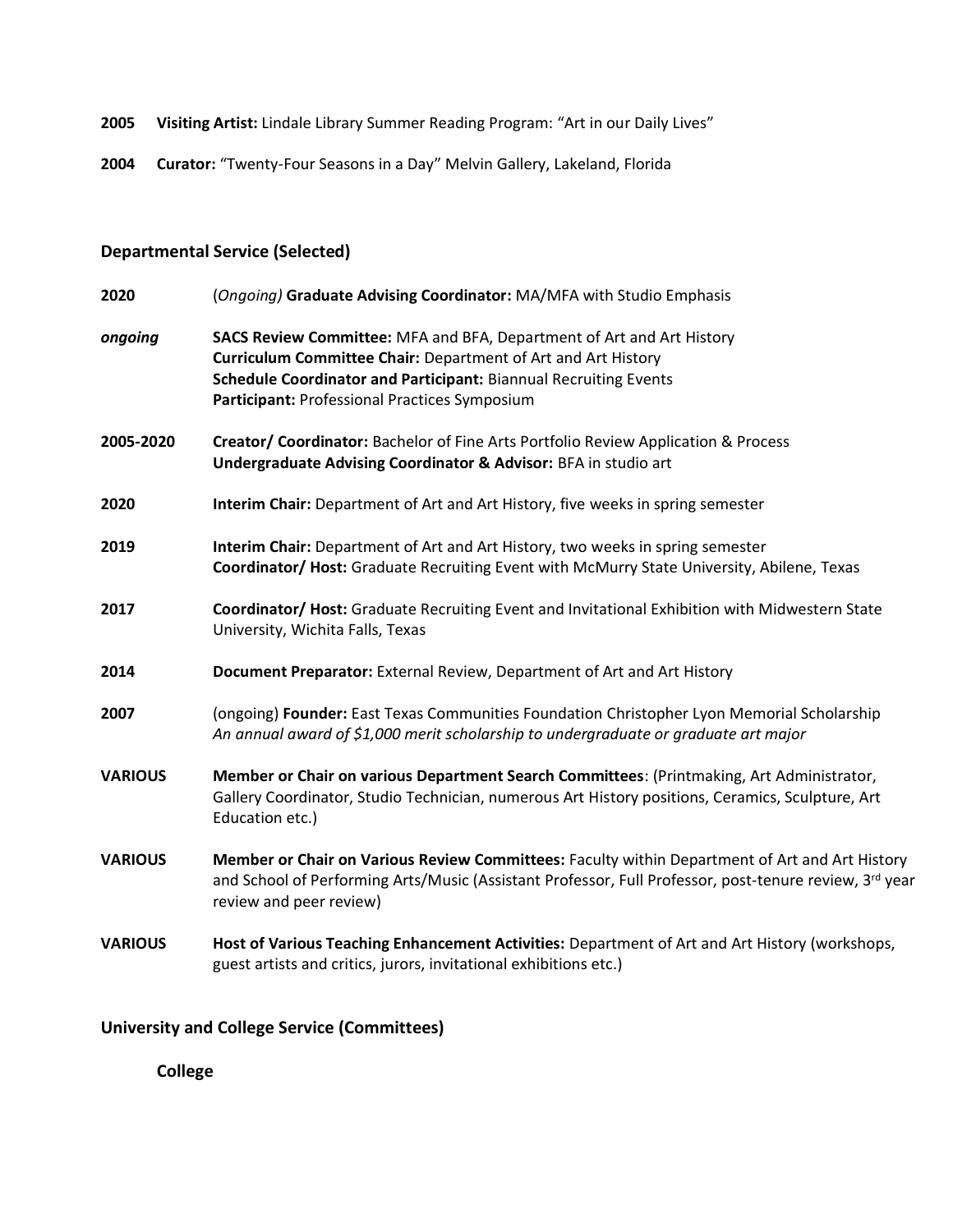- **2020-2022 Member:** Tenure and Promotion Committee
- **2021 Member:** Graduate Hooding Committee
- **2019-2021 Member:** Governance Committee
- **2019 Member:** College QEP Committee
- **2017-2019 Chair 2018, Member 2018 & 2019:** Governance Committee
- **2016-2018 Chair 2017, Member 2016 & 2018:** Curriculum Committee
- **2005-2007 Chair 2006, Member 2005 & 2007**: Governance Committee

#### **University**

| 2021      | <b>Member:</b> Committee for Public Art on Campus                      |
|-----------|------------------------------------------------------------------------|
| 2015-2020 | <b>Member:</b> University Commencement Committee                       |
| 2018      | <b>Member:</b> University Review Panel for Internal Grant Applications |
| 2008-2010 | <b>Member: University Curriculum Committee</b>                         |
| 2007-2009 | Chair 2008, Member 2007 & 2009: Intercultural Affairs Committee        |
| 2005      | <b>Member: Library Council</b>                                         |

#### **Teaching**

#### **Undergraduate**

#### *Courses Taught at The University of Texas at Tyler*

Advanced Painting Intermediate Painting Beginning Painting Professional Practices Selected Topics in Art: Public Art/ Mural Painting Landscape Painting Landscape Drawing Works on Paper Watercolor Beginning Drawing Intermediate Life Drawing I & II Advanced Drawing